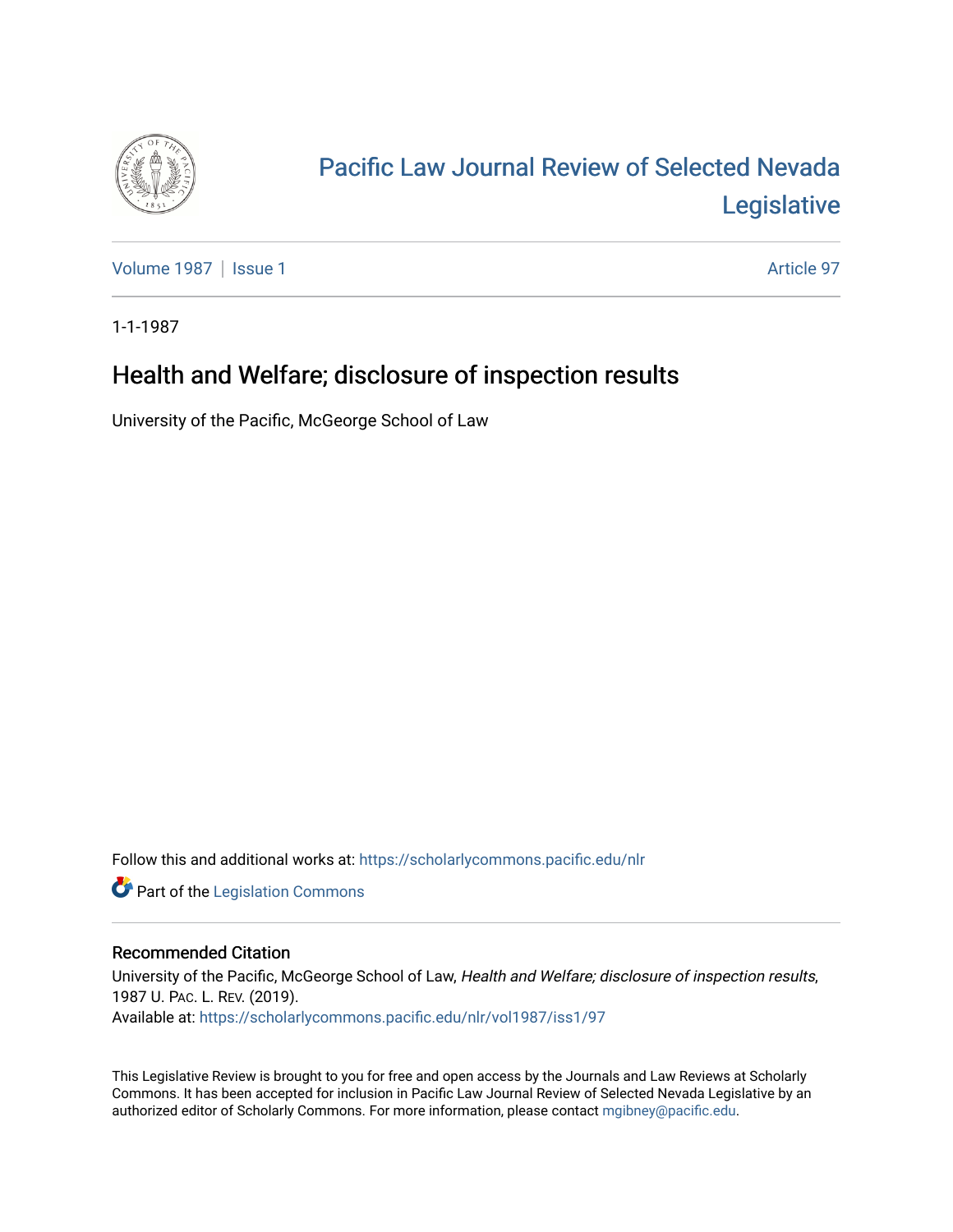# **Health and Welfare; search and rescue organizations**

NEV. REV. STAT. § 475.\_\_\_ (new): § 475.070 (amended). SB 544 (Redelsperger); 1987 STAT. Ch 430

Existing law prohibits conduct likely to interfere with the extinguishment of a fire.<sup>1</sup> Chapter 430 provides that anyone intentionally interfering2 with the business of a search and rescue organization during an emergency is guilty of a public offense.<sup>3</sup> Under existing law, the disobeyance of a lawful order of a peace officer or fireman at the scene of a fire or other emergency is a misdemeanor. 4 Chapter 430 also provides that the disobeyance of a lawful order of a search and rescue member under the direction of the sheriff is a misdemeanor.<sup>5</sup>

BAA

### **Health and Welfare; disclosure of inspection results**

NEv. REv. STAT. § 449.200 (amended). AB 760 (Committee on Health and Welfare); 1987 STAT. Ch 464

Prior law required the health division<sup>1</sup> of the Department of Human Resources to keep licensing, regulation, and inspection records<sup>2</sup> confidential.3 Under Chapter 464, the health division must disclose the results of inspections for compliance with regulations and standards

<sup>1.</sup> NEv. REv. STAT. § 475.070 l(c) (violation is a midemeanor).

<sup>2. 1987</sup> Nev. Stat. ch. 430, sec. 1, at \_\_ (enacting NEV. REV. STAT. § 475..........) (by damaging, removing, or hindering the operation of any vehicle, apparatus, equipment, or animal being used or which may be used in an emergency).

<sup>3.</sup> *Id.* (not less than a misdemeanor, and proportionate to the value of loss as a result of the interference). See NEv. REv. STAT. § 193.155 (penalty for a public offense is proportionate to the value of the property affected or the resulting loss).

<sup>4.</sup> NEV. REv. STAT. § 475.070 (amended by 1987 Nev. Stat. ch. 430, sec. 2, at \_). *5.* 1987 Nev. Stat. ch. 430, sec. 2, at\_ (amending NEv. REv. STAT. § 475.070 1).

<sup>1.</sup> NEV. REV. STAT. § 449.009. Id. § 449.150 (sets forth powers of the health division).

<sup>2.</sup> *ld.* §§ 449.001-499.240 (regulation of inspection records).

<sup>3. 1963</sup> Nev. Stat. ch. 393, sec. 328, at 961.